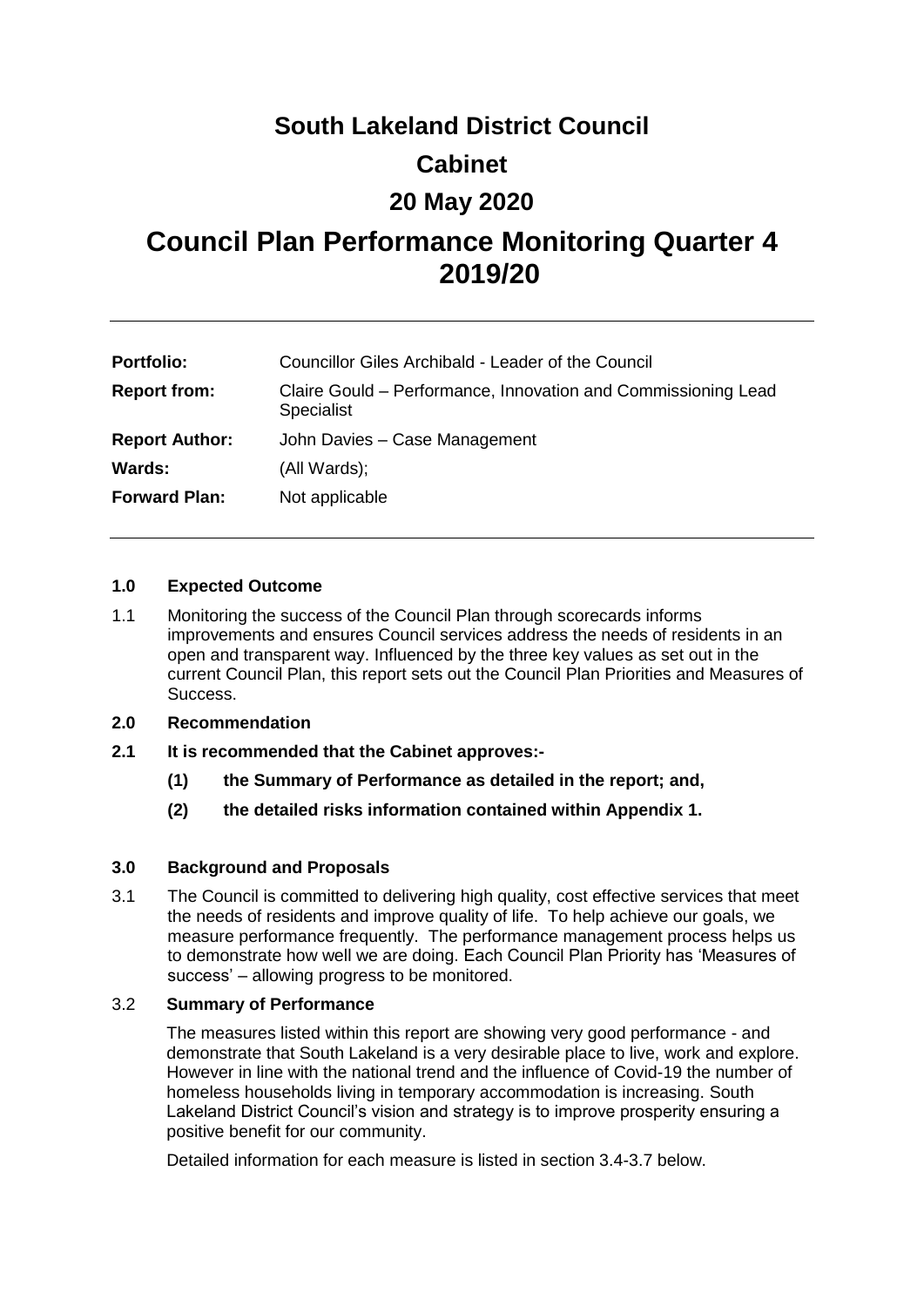## 3.3 **Culture and Economy - Measures of success**

**Measure:** By 2025, we will achieve investment enabling the creation of 1,000 new jobs in the area.

 Estimates show that the Council is on target to achieve 1,000 new jobs in the area by 2025. Since 01/01/14 an estimated 629 new jobs have been created in South Lakeland. The table below shows quarterly estimates.

|                                    | 1,000 New Jobs                                                              |                                                            |  |
|------------------------------------|-----------------------------------------------------------------------------|------------------------------------------------------------|--|
| Year                               | Quarter                                                                     | Number created                                             |  |
| 2018                               | Q1                                                                          | 45                                                         |  |
| 2018                               | Q2                                                                          | 36                                                         |  |
| 2018                               | Q <sub>3</sub>                                                              | 32                                                         |  |
| 2018                               | Q4                                                                          | 27                                                         |  |
| 2019                               | Q1                                                                          | 16                                                         |  |
| 2019                               | Q <sub>2</sub>                                                              | 30                                                         |  |
| 2019                               | Q <sub>3</sub>                                                              | 17                                                         |  |
|                                    |                                                                             | 18 (the total since 01/01/2014 is 629 jobs)                |  |
| 2019                               | Q4                                                                          |                                                            |  |
|                                    |                                                                             | An alternative source of data is under review for Q1 2020. |  |
|                                    | Source: Performance, Innovation and Commissioning - estimate based on NOMIS |                                                            |  |
| official labour market statistics. |                                                                             |                                                            |  |

**Measure:** Between 2015 and 2025, we will have enabled, with the private sector, the rise of higher paid jobs and a year-on-year increase in the current median household income of £31,189 for people who live in South Lakeland.

 For Feb 2020 the median income in South Lakeland was £33,946. This is highest for Cumbria Districts and Great Britain. (Source: Cumbria Intelligence Observatory.)

| Median Household Income                  |                                                         |  |  |
|------------------------------------------|---------------------------------------------------------|--|--|
| Year                                     | Median Income                                           |  |  |
| 2016                                     | £31,189                                                 |  |  |
| 2017                                     | £32,506                                                 |  |  |
| 2018                                     | £34,706                                                 |  |  |
| 2019                                     | Data will be available for Quarter 1 2020/21 reporting. |  |  |
| Source: Cumbria Intelligence Observatory |                                                         |  |  |

**Measure:** Between 2015 and 2025, in partnership with the district's towns and villages, the Council will ensure they maintain their distinctive character and thrive commercially by supporting and improving the business start-up rate of 90 per 10,000 working population year-on-year.

 Business start-ups in South Lakeland for Feb 2020 were the highest in Cumbria at 88.8 per 10,000 working age residents. This is the highest rate for Cumbria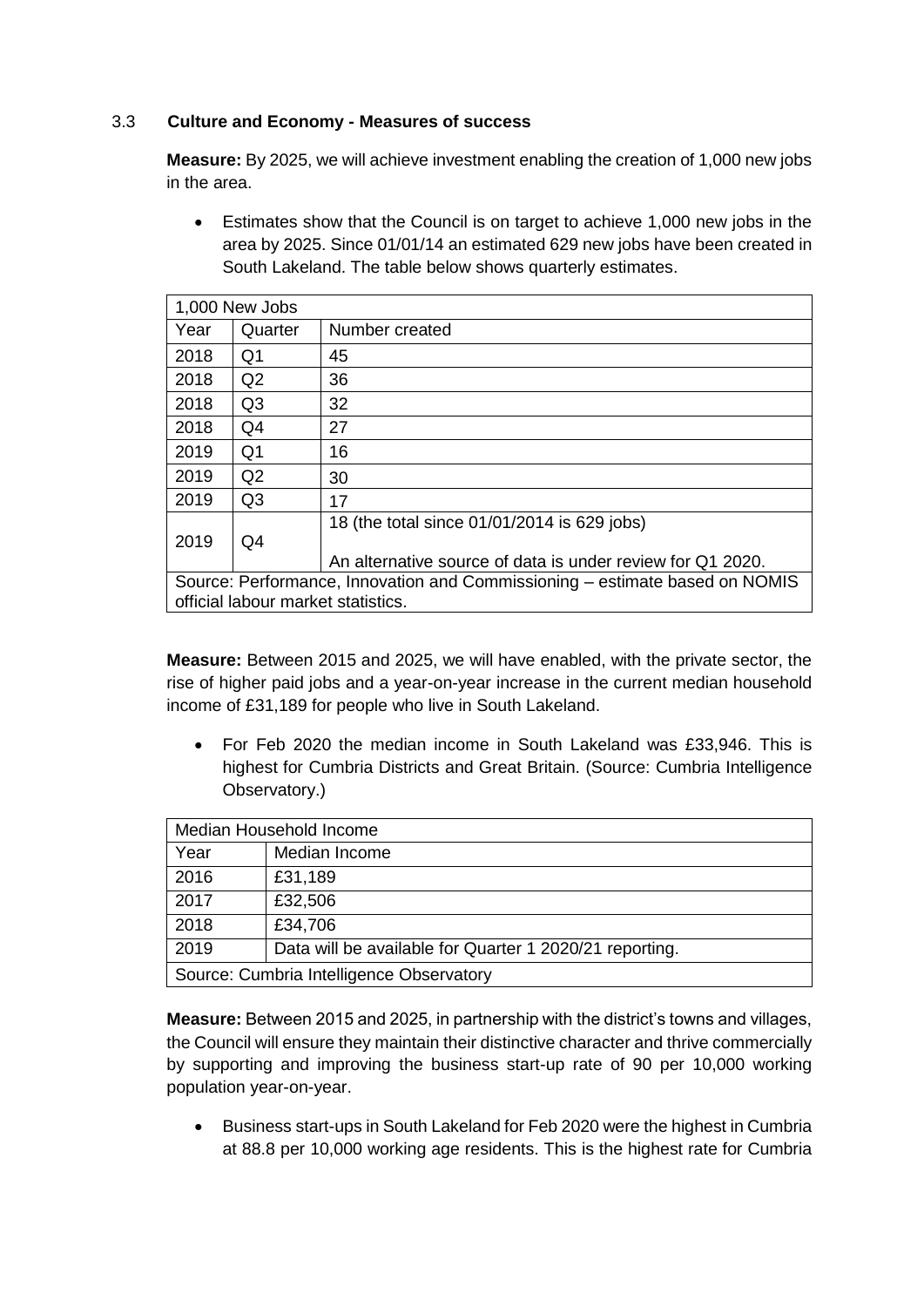Districts however is lower than the nationally. (Source: Cumbria Intelligence Observatory.)

 Business births and deaths show fluctuation - during 2017 the number of deaths exceeded the number of births in South Lakeland and in Cumbria. Data for 2018/19 is not yet available.

| <b>Enterprise Births And Deaths</b> |                        |                                                       |                                                                                                          |  |
|-------------------------------------|------------------------|-------------------------------------------------------|----------------------------------------------------------------------------------------------------------|--|
|                                     |                        |                                                       |                                                                                                          |  |
| Year                                |                        | <b>Births</b><br>Deaths<br>Total Enterprises (number) |                                                                                                          |  |
| 2012                                | 5,935<br>415<br>440    |                                                       |                                                                                                          |  |
| 2013                                | 5,880<br>475<br>410    |                                                       |                                                                                                          |  |
| 2014                                | 475                    | 410                                                   | 5,925                                                                                                    |  |
| 2015                                | 500                    | 410                                                   | 6,210                                                                                                    |  |
| 2016                                | 490                    | 400                                                   | 6,270                                                                                                    |  |
| 2017                                | 485                    | 495                                                   | 6,395                                                                                                    |  |
| 2018                                | $\star$<br>6,410       |                                                       |                                                                                                          |  |
| 2019                                | $\star$<br>6,430       |                                                       |                                                                                                          |  |
| 2020                                | Data not yet available |                                                       | Data not yet available                                                                                   |  |
| are calculated.                     |                        |                                                       | *Data is available two years after the reference period to allow for reactivations before deaths figures |  |

Source Business Demography statistics on NOMIS website

#### 3.4 **Housing and Communities - Measures of success**

**Measure:** By 2025, we will have enabled, with the private sector, the development of 1,000 new affordable homes to rent.

 Since 01/01/2014 the total new affordable homes for rent completed is 498. The Council is on target to deliver 1,000 new affordable homes for rent by 2025. The table below shows quarterly results and a running total.

| 1000 New Affordable Homes For Rent Completed |                |                  |                                   |  |
|----------------------------------------------|----------------|------------------|-----------------------------------|--|
| Year                                         | Quarter        | Number completed | Cumulative Total since 01/01/2014 |  |
| 2017                                         | Q1             | 18               | 334                               |  |
| 2017                                         | Q2             | 8                | 342                               |  |
| 2017                                         | Q3             | 14               | 356                               |  |
| 2017                                         | Q4             | 41               | 397                               |  |
| 2018                                         | Q1             | 7                | 404                               |  |
| 2018                                         | Q <sub>2</sub> | 24               | 428                               |  |
| 2018                                         | Q3             | 29               | 457                               |  |
| 2018                                         | Q4             | 4                | 461                               |  |
| 2019                                         | Q1             | 0                | 461                               |  |
| 2019                                         | Q <sub>2</sub> |                  | 468                               |  |
| 2019                                         | Q3             | 8                | 476                               |  |
| 2019                                         | Q4             | 22               | 498                               |  |
| Source: Customer and Commercial Services     |                |                  |                                   |  |

**Measure:** By 2025, we will have enabled, with the private sector and housing associations, an average of 60 completed permanent dwellings each quarter.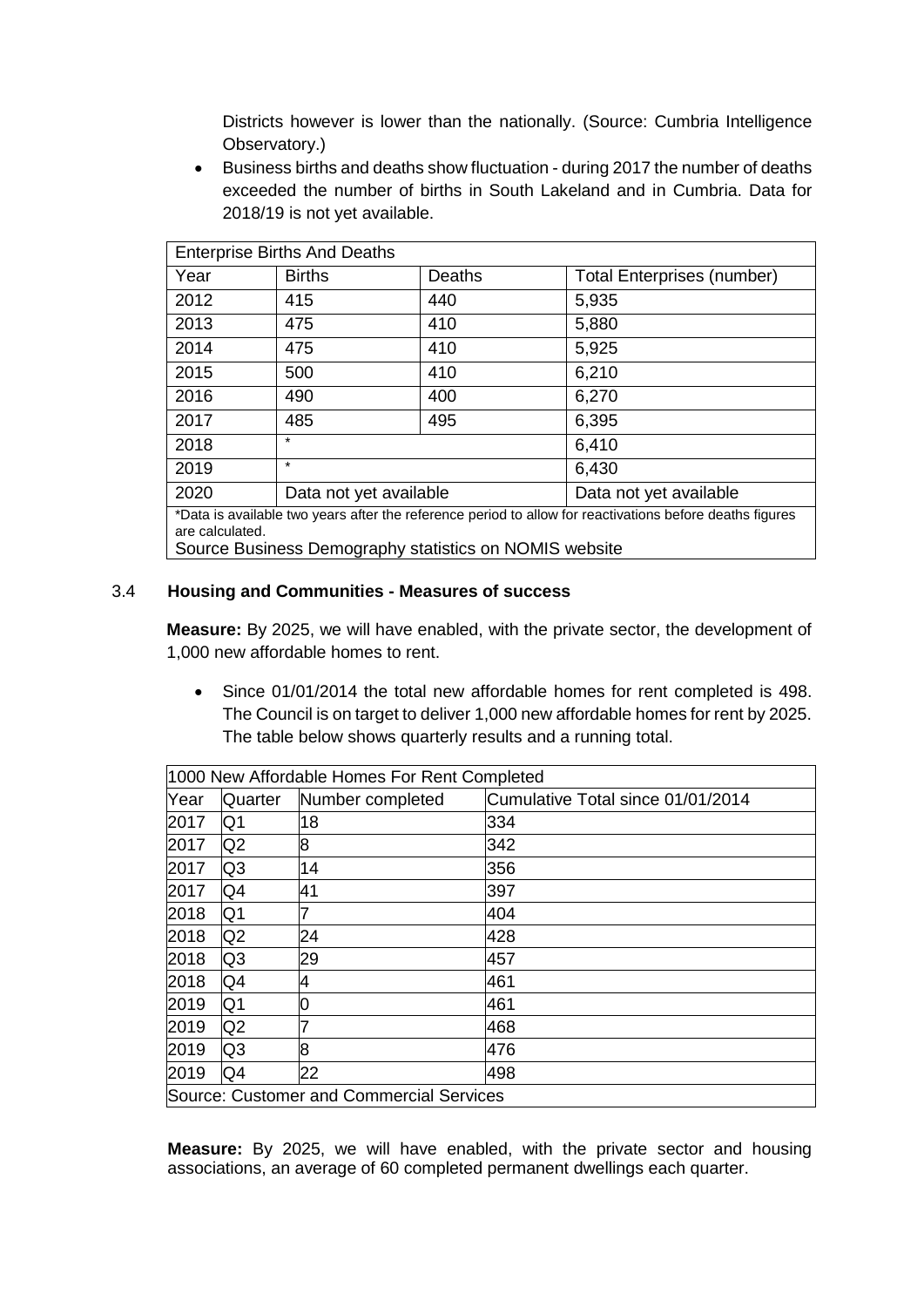Since 2015 the Council has enabled the completion of 1,160 permanent dwellings - an average of 58 permanent dwellings over 20 quarters.

| Permanent Dwellings Completed                           |         |                                     |  |
|---------------------------------------------------------|---------|-------------------------------------|--|
| Year                                                    | Quarter | Permanent dwellings completed       |  |
| 2017                                                    | Q3      | 60                                  |  |
| 2017                                                    | Q4      | 40                                  |  |
| 2017                                                    | Q2      | 50                                  |  |
| 2017                                                    | Q1      | 60                                  |  |
| 2018                                                    | Q1      | 80                                  |  |
| 2018                                                    | Q2      | 80                                  |  |
| 2018                                                    | Q3      | 40                                  |  |
| 2018                                                    | Q4      | 50                                  |  |
| 2019                                                    | Q1      | 40                                  |  |
| 2019                                                    | Q2      | 50                                  |  |
| 2019                                                    | Q3      | 30                                  |  |
| 2019                                                    | Q4      | 50 (average of 58 over 20 quarters) |  |
| Source: MHCLG Live tables on house building: table 253a |         |                                     |  |

**Measure:** By 2025, the number of long-term empty homes will have reduced by 20% from 967 homes.

• The number of long term empty homes fluctuates, however there has been an overall reduction from 1,079 (2011) to 987 (2018.) The total number of long term empty homes fluctuate as homes are brought back into use - and as properties become empty. Homes become empty for a number of reasons - all of which are relevant to South Lakeland, for example: people needing care, properties becoming inhabitable due to widespread flooding and properties being inherited. Second homes also increase results until they are identified.

| The Number of Long-Term Empty Homes                                      |                                 |  |
|--------------------------------------------------------------------------|---------------------------------|--|
| Year                                                                     | Number of long term empty homes |  |
| 2011                                                                     | 1079                            |  |
| 2012                                                                     | 1037                            |  |
| 2013                                                                     | 1026                            |  |
| 2014                                                                     | 957                             |  |
| 2015                                                                     | 971                             |  |
| 2016                                                                     | 827                             |  |
| 2017                                                                     | 973                             |  |
| 2018                                                                     | 987                             |  |
| 2019                                                                     | Data available during Q1 2020.  |  |
| Source: MHCLG Live tables on dwelling stock including vacants: table 615 |                                 |  |

**Measure:** Between 2015 and 2019, the Council, through targeted interventions will, year on year, bring a minimum of 70 empty homes back into use.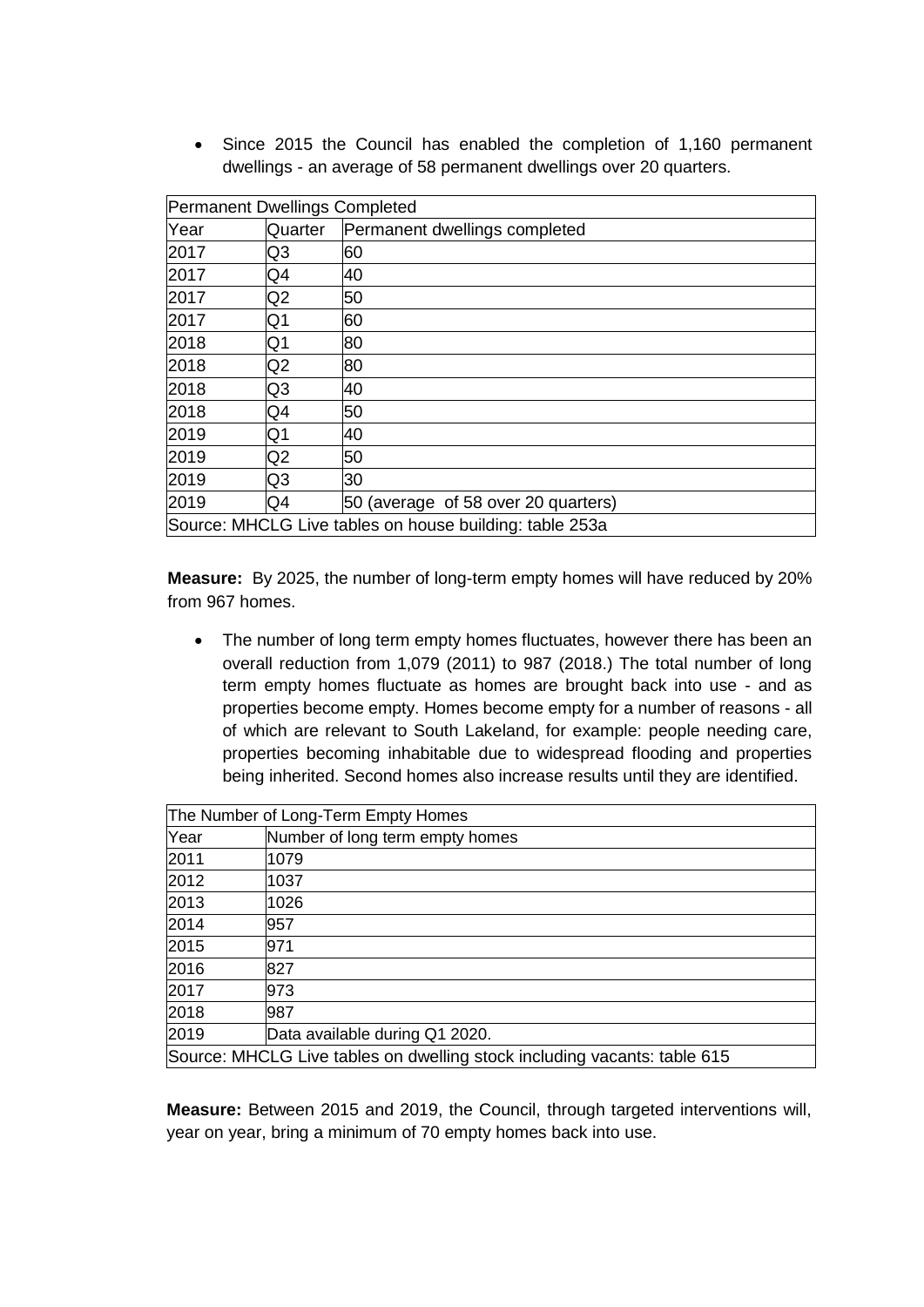• Since 2015 the Council has brought 395 empty homes back into use. The table below shows quarterly results and a running total.

| The Number Of Empty Homes Brought Back Into Use Since 2015 |         |                                                |                                |
|------------------------------------------------------------|---------|------------------------------------------------|--------------------------------|
| Year                                                       | Quarter | Number of empty homes brought<br>back into use | Cumulative total since<br>2015 |
| 2018                                                       | Q1      | 13                                             | 253                            |
| 2018                                                       | Q2      | 14                                             | 267                            |
| 2018                                                       | Q3      | 26                                             | 293                            |
| 2018                                                       | Q4      | 22 (annual total 63)                           | 315                            |
| 2019                                                       | Q1      | 17                                             | 332                            |
| 2019                                                       | Q2      | 29                                             | 361                            |
| 2019                                                       | Q3      | 28                                             | 389                            |
| 2019                                                       | Q4      | 6 (annual total 80)                            | 395                            |
|                                                            |         | Source: Customer and Commercial Services       |                                |

**Measure:** The number of homeless households living in temporary accommodation will be no more than 20 at any one time.

 For the last four quarters the maximum number of households in temporary accommodation at any one time is in exception. For Q4 2019/20 there were 27 households - this rise is due to the increase in cases presenting during the Covid-19 pandemic. This trend is likely to continue into Q1 2020/21. The main reasons for homelessness are: the reduced benefits for people of age under 35 years; high rents and loss of private sector tenancy; lack of affordable housing; family relationship breakdowns with young adults leaving home - sometimes leaving home due to abuse. The implementation of the Homelessness Reduction Act in April 2018 has also influenced results and this is reflected both regionally and nationally.

|      |                | The Maximum Number Of Households In Temporary Accommodation At Any One |
|------|----------------|------------------------------------------------------------------------|
| Time |                |                                                                        |
| Year | Quarter        | Maximum number of households at any one time                           |
| 2015 | Q3             | 4                                                                      |
| 2015 | Q4             | 7                                                                      |
| 2016 | Q1             | 17                                                                     |
| 2016 | Q2             | 8                                                                      |
| 2016 | Q3             | 3                                                                      |
| 2016 | Q4             | (annual maximum 17)<br>4                                               |
| 2017 | Q1             | 9                                                                      |
| 2017 | Q2             | 10                                                                     |
| 2017 | Q3             | 18                                                                     |
| 2017 | Q4             | 17<br>(annual maximum 18)                                              |
| 2018 | Q <sub>1</sub> | 20                                                                     |
| 2018 | Q2             | 21                                                                     |
| 2018 | Q3             | 20                                                                     |
| 2018 | Q4             | 19<br>(annual maximum 21)                                              |
| 2019 | Q1             | 21                                                                     |
| 2019 | Q <sub>2</sub> | 22                                                                     |
| 2019 | Q3             | 24                                                                     |

The Maximum Number Of Households In Temporary Accommodation At Any One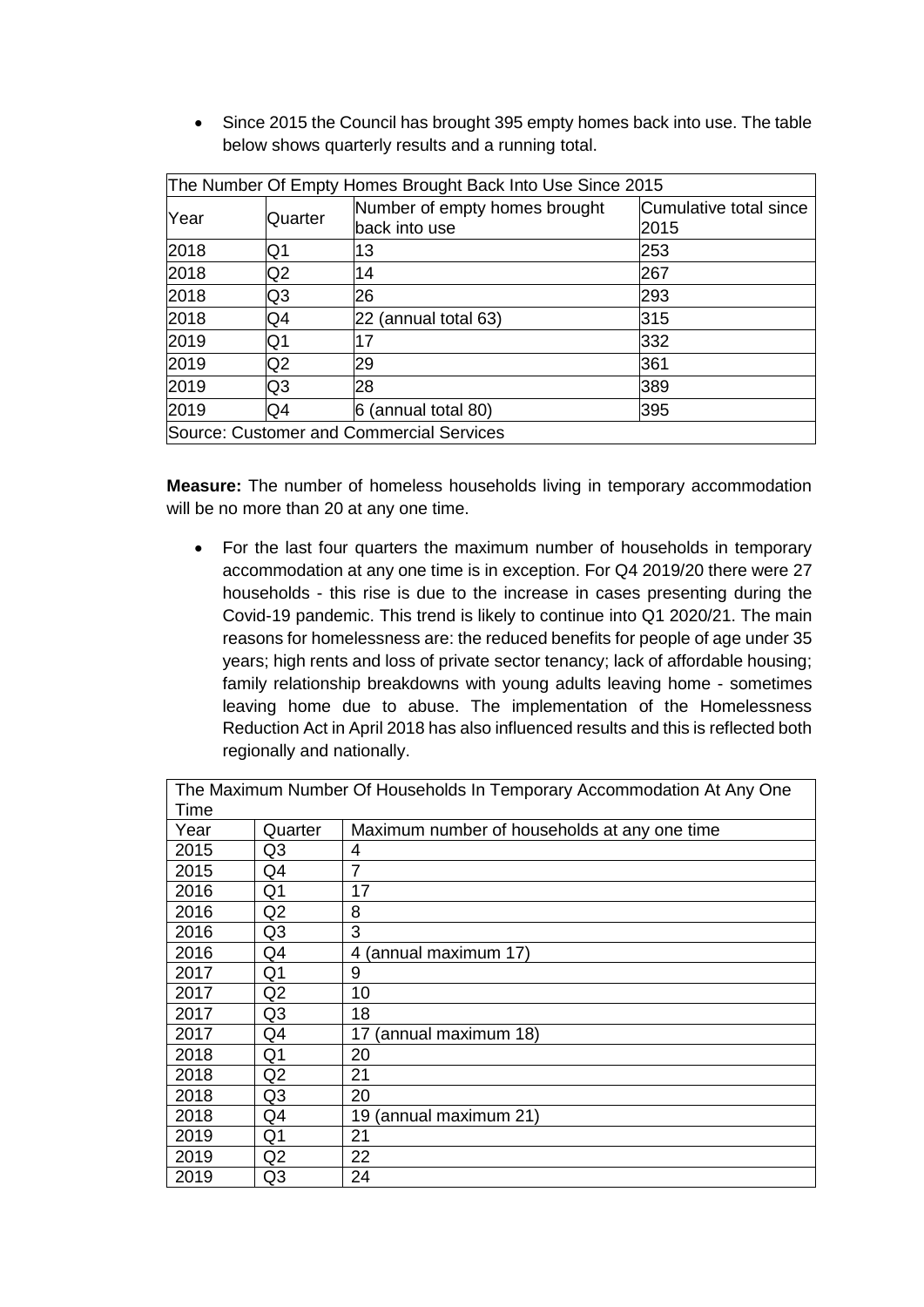| 2019                                     | Q4 |  | 27 (annual maximum 27 during Covid-19) |
|------------------------------------------|----|--|----------------------------------------|
| Source: Customer and Commercial Services |    |  |                                        |

**Measure:** By 2019, the overall level of reported crime will not exceed the 2014/15 level of 3,425. Following Police training on the recording of crimes this report suggests a new baseline of 5255 crimes - based on total crimes for 2018/19.

 To date for 2019/20 there have been 2852 crimes. Domestic abuse incidents have shown fluctuation over the past four quarters. Increases in the total number of crimes are explained by Police training on the recording of crimes.

| Total Crimes And Domestic Abuse Incidents |                |                                                       |                           |
|-------------------------------------------|----------------|-------------------------------------------------------|---------------------------|
| Year                                      | Quarter        | <b>Total Crimes</b><br>Total Domestic Abuse incidents |                           |
| 2017                                      | Q1             | 981                                                   | 233                       |
| 2017                                      | Q <sub>2</sub> | 964                                                   | 244                       |
| 2017                                      | Q3             | 1000                                                  | 217                       |
| 2017                                      | Q4             | 1090 (annual total 3054)                              | 221 (annual total 915)    |
| 2018                                      | Q1             | 1359                                                  | 255                       |
| 2018                                      | Q2             | 1248                                                  | 253                       |
| 2018                                      | Q3             | 1277                                                  | 241                       |
| 2018                                      | Q4             | 1371 (annual total 5255)                              | 244 (annual total 993)    |
| 2019                                      | Q1             | 1405                                                  | 239                       |
| 2019                                      | Q2             | 1447                                                  | 245                       |
| 2019                                      | Q3             | 1414                                                  | 228                       |
| 2019                                      | Q4             | Data available Q1 2020/21                             | Data available Q1 2020/21 |
| Source: Cumbria Constabulary              |                |                                                       |                           |

#### 3.5 **Environment and Health - Measures of success**

**Measure:** By 2019, the amount of household waste sent for reuse, recycling and composting will increase from 43% to 50%. During the same period the range of recyclables will be widened.

 For 2018/19 44.3% of waste has been recycled which is similar to 44.4% for 2017/18. Green waste influences this result significantly. This is because green waste is produced in large quantities and contributes to significant tonnages compared to lighter plastic and cardboard. If the Council were able to collect food waste this would make the target of 50% much more achievable. However food processing plants are currently too distant from South Lakeland to make this viable. Plastic and cardboard kerbside collection covers 100% of households.

| Percent Of Household Waste Sent For Reuse, Recycling And Composting |                 |  |  |
|---------------------------------------------------------------------|-----------------|--|--|
| Year                                                                | Percentage sent |  |  |
| 2012                                                                | 43              |  |  |
| 2013                                                                | 43              |  |  |
| 2014                                                                | 43.8            |  |  |
| 2015                                                                | 43.8            |  |  |
| 2016                                                                | 42.4            |  |  |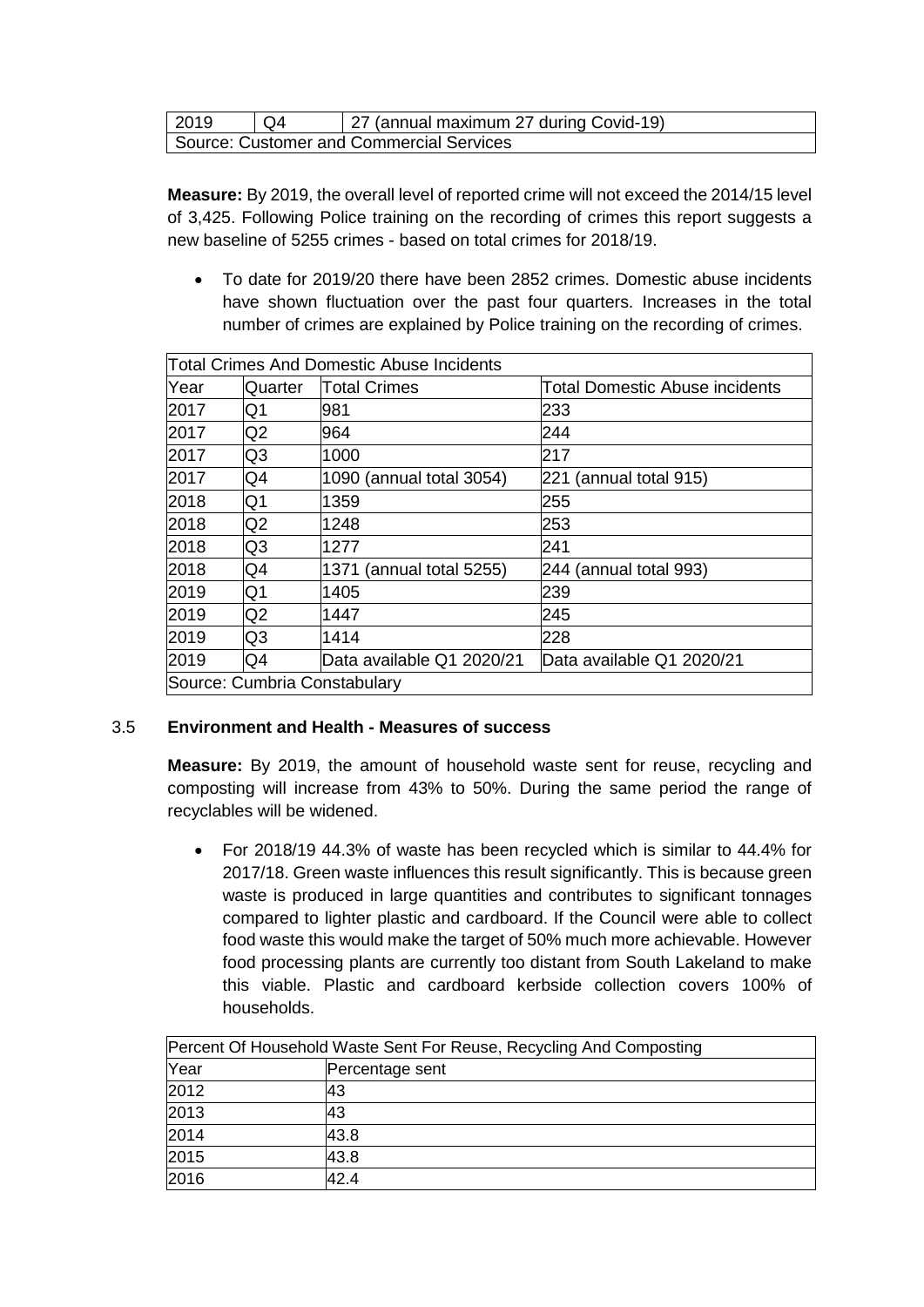| 2017                                                                                                    | 44.4                                           |  |
|---------------------------------------------------------------------------------------------------------|------------------------------------------------|--|
| 2018                                                                                                    | 44.3                                           |  |
| 2019                                                                                                    | Provisional data will be available in May 2020 |  |
| Source: Customer and Commercial Services                                                                |                                                |  |
| Due to the current situation longer delays are expected in receiving information from third<br>parties. |                                                |  |

**Measure:** By 2019, the amount of residual household waste not sent for reuse, recycling and composting will have reduced from the current baseline of 511kg per household

 South Lakeland's residual household waste is sent for reuse rather than to landfill. The residual waste is processed to provide refuse derived fuel for large industrial processes. In line with other councils, residual waste includes grey bin waste, waste from litter bins, street sweepings and other sources. The tonnage of street sweepings varies significantly each year and therefore impacts on residual waste totals. The level of residual waste is measured in kilos of waste per household per year. Grey bin waste on its own has fluctuated from 479kg in 2009/10 down to 389kg for 2018/19.

|            | Amount Of Residual Household Waste Not Sent For Reuse, Recycling And                                               |                                                |
|------------|--------------------------------------------------------------------------------------------------------------------|------------------------------------------------|
| Composting |                                                                                                                    |                                                |
| Year       | Residual Waste (Kg)<br>(includes grey bin waste, waste from<br>litter bins, street sweepings and other<br>sources) | Grey Bin Waste (Kg)                            |
| 2010       | 491                                                                                                                | 464                                            |
| 2011       | 467                                                                                                                | 443                                            |
| 2012       | 490                                                                                                                | 417                                            |
| 2013       | 480                                                                                                                | 394                                            |
| 2014       | 470                                                                                                                | 405                                            |
| 2015       | 495                                                                                                                | 415                                            |
| 2016       | 511                                                                                                                | 419                                            |
| 2017       | 468                                                                                                                | 399                                            |
| 2018       | 469                                                                                                                | 389                                            |
| 2019       | Provisional data will be available<br>May 2020                                                                     | Provisional data will be available<br>May 2020 |
|            | Source: Customer and Commercial Services                                                                           |                                                |

*Due to the current situation longer delays are expected in receiving information from third parties.*

**Measure:** The Council will, year on year, have reduced its operational carbon footprint by 100 tonnes of carbon, from a baseline of 3,162 tonnes.

 For 2018/19 the total carbon emitted was 2,996 tonnes – a reduction of 166 tonnes from 3,162 tonnes at 31/03/15 including rolling out recycling collections across the district. As well as reducing emissions the Council prevents 5,500 tonnes of emissions by reusing, recycling and composting nearly all of the waste collected across the District.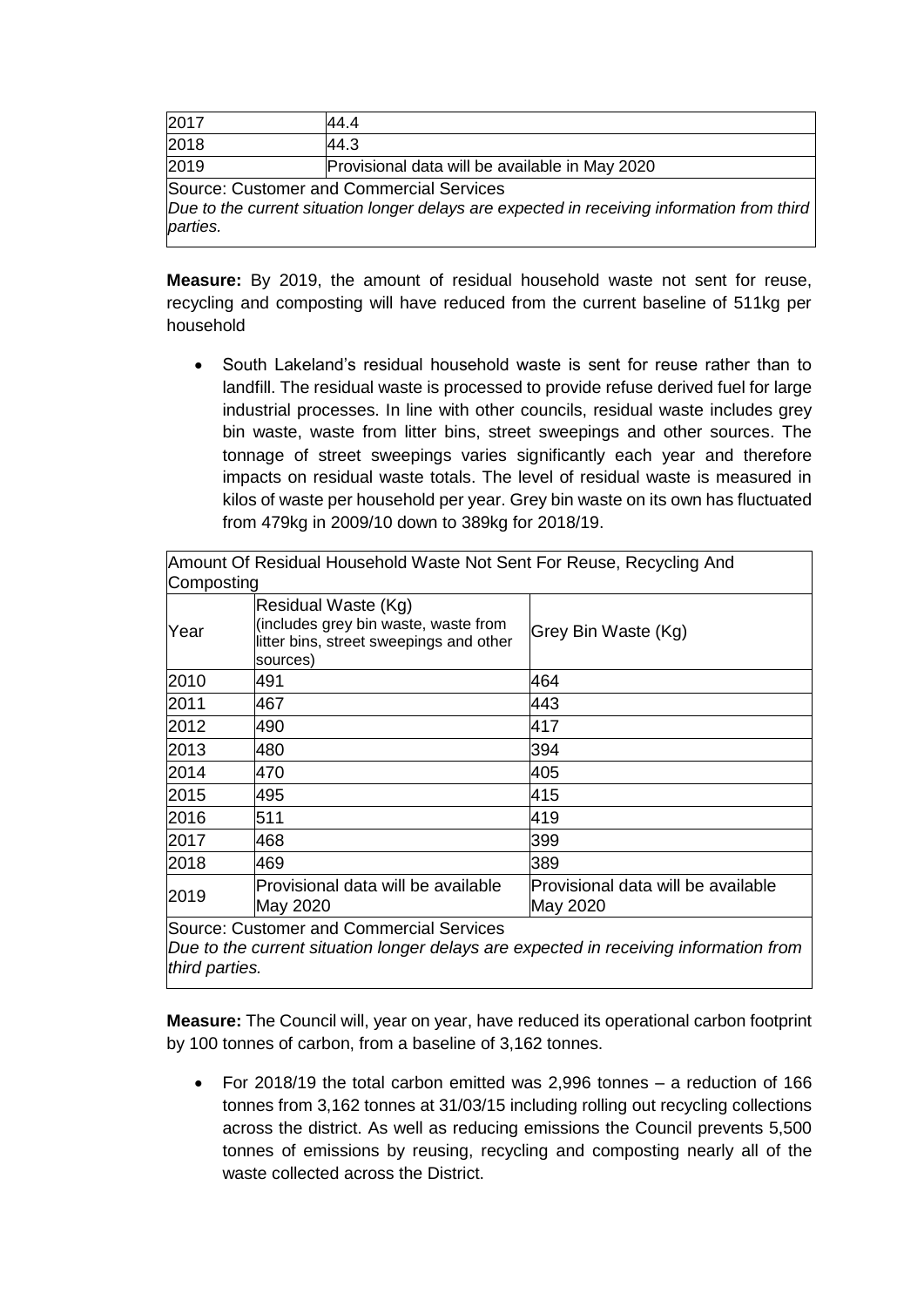| Carbon Reduction                                       |                                        |
|--------------------------------------------------------|----------------------------------------|
| Year                                                   | Carbon emitted (tonnes)                |
| 2012                                                   | 3583                                   |
| 2013                                                   | 3222                                   |
| 2014                                                   | 3162                                   |
| 2015                                                   | 3032                                   |
| 2016                                                   | 3484                                   |
| 2017                                                   | 2992                                   |
| 2018                                                   | 2996                                   |
| 2019                                                   | Data will be available during Q2 2020. |
| Source: Strategy, Innovation and Resources Directorate |                                        |

**Measure:** By 2019, through collaborative and preventative action, the level of selfreported general health of South Lakeland's residents will demonstrate an improvement above the baseline of 70% as reported in the Quality of Life Survey.

• The Quality of Life Survey 2017 shows that 72% of residents reported good or very good health. New Quality of Life Survey data will be available for Q2 2020. (Source: Strategy, Innovation and Resources Directorate)

**Measure:** By 2025, the health inequality gap for residents in South Lakeland's 18 most deprived communities will be narrowed resulting in the improved healthy life expectancy above the national average of 81 years.

• The latest data covering 2016-18 shows that life expectancy from birth for women is 84.7 years (England 83.2 years) and for men is 81.9 years (England 79.6 years.) Life expectancy appears to have plateaued in recent years.

| Life Expectancy From Birth    |                        |                        |
|-------------------------------|------------------------|------------------------|
| Year                          | Women                  | Men                    |
| 2001/03                       | 81.9 years             | 77.9 years             |
| 2014/16                       | 84.6 years             | 81.5 years             |
| 2015/17                       | 85.0 years             | 82.2 years             |
| 2016/18                       | 84.7 years             | 81.9 years             |
| 2017/19                       | Data not yet available | Data not yet available |
| Source: Public Health England |                        |                        |

• Health related quality of life for older people has fluctuated from a score of 0.772 in 2012/13 to an improved score of 0.788 in 2016/17. Annual results for the previous six years are better than the North West and England.

| Health Related Quality Of Life For Older People |                             |  |
|-------------------------------------------------|-----------------------------|--|
| Year                                            | Health score                |  |
| 2012/13                                         | 0.772                       |  |
| 2013/14                                         | 0.770                       |  |
| 2014/15                                         | 0.783                       |  |
| 2015/16                                         | 0.771                       |  |
| 2016/17                                         | 0.788                       |  |
| 2017/18                                         | Data will be available 2020 |  |
| Source: Public Health England                   |                             |  |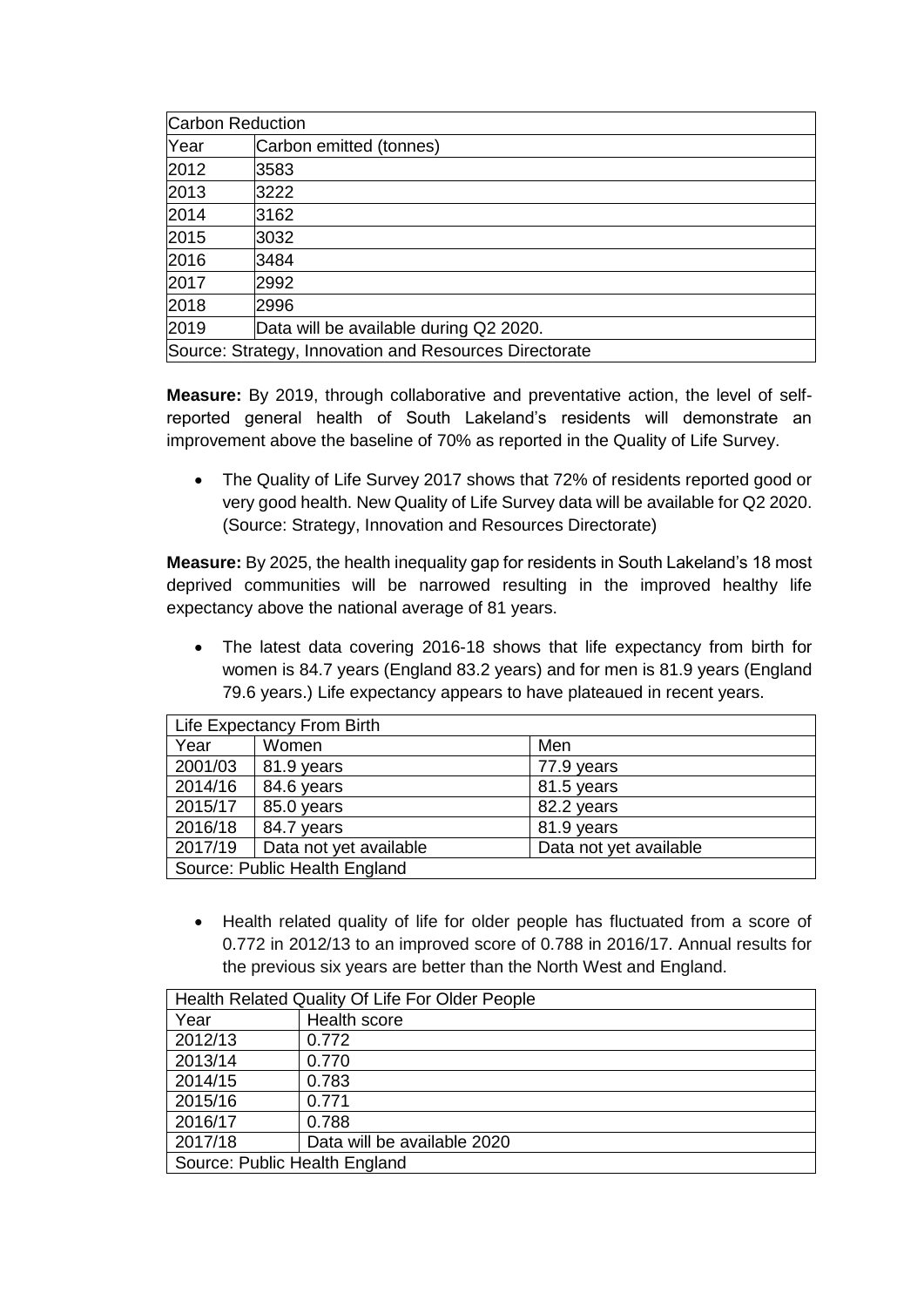Results have improved since 2015 when South Lakeland had 4 Lower Super Output Areas (LSOA's) in the 30% most health deprived LSOAs in England. Results for 2019 show that this number has now reduced to 1 area or 1.69% of the District. Health related deprivation for South Lakeland is the lowest in Cumbria. LSOAs are a set of geographies designed specifically for statistical purposes. LSOAs have an average population of 1,600 people. (Source: Cumbria Observatory)

# 3.6 **Strategic Risk Register – Appendix 1**

All strategic risks in their current stage of development are visible within appendix 1. There are 11 strategic risks above the Council's tolerance for risk and these are being managed effectively. The Strategic Risks have been reviewed in line with risk management arrangements.

| <b>Quarterly Risks Summary</b>   |                                                                                                            |  |
|----------------------------------|------------------------------------------------------------------------------------------------------------|--|
| Total number of<br>risks:        | 17 risks                                                                                                   |  |
| New risks:                       | 2 risks                                                                                                    |  |
| <b>Archived Risks:</b>           | 0 risks                                                                                                    |  |
| Risks above<br>tolerance:        | 11 risks<br>65% of risks are above tolerance<br>(risks above tolerance are reviewed every quarter)         |  |
| <b>Risks below</b><br>tolerance: | 6 risks<br>35% of risks are below tolerance.<br>(risks below tolerance are reviewed annually at Quarter 4) |  |

## **4.0 Consultation**

4.1 This report details measures of success against each of the priorities within the Council Plan. These have been consulted on extensively prior to the Plan being adopted by Full Council.

## **5.0 Alternative Options**

5.1 No alternative options – the purpose of the report is to receive a performance update. The Council must note successes, monitor progress and take action where appropriate.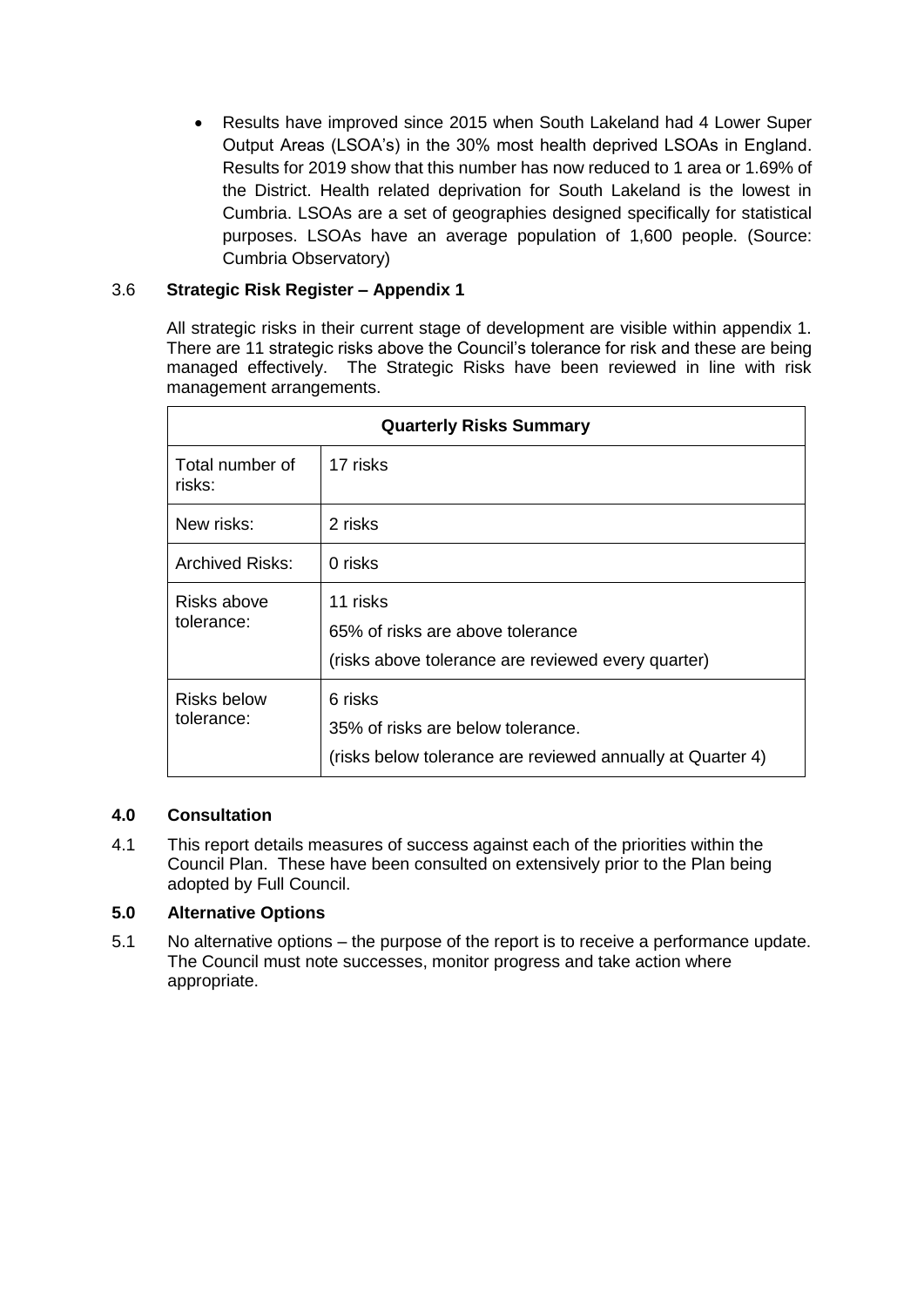#### **6.0 Links to Council Priorities**

- 6.1 Reporting measures of success contained within the Council Plan 2019 2024.
- 6.2 The report is directly linked to the following Council Plan commitment to ensure that the Council is equipped to provide the best, most cost effective services.
- 6.3 Details regarding performance monitoring are published in line with the Council's current Performance Management Framework.

#### **7.0 Implications**

#### **Financial, Resources and Procurement**

7.1 There are no financial implications associated with this report. However, strategic risks can relate to financial issues and are considered as part of the Council's Medium Term Financial Plan, budget preparation and monitoring process.

#### **Human Resources**

7.2 There are no human resources implications associated with this report.

#### **Legal**

7.3 There are no legal implications associated with this report.

#### **Health, Social, Economic and Environmental**

- 7.4 Have you completed a Health, Social, Economic and Environmental Impact Assessment? No
- 7.5 If you have not completed an Impact Assessment, please explain your reasons: Reporting performance has a positive impact on health, social, economic and environmental needs.
- 7.6 Summary of health, social, economic and environmental impacts: No negative impacts.

#### **Equality and Diversity**

- 7.7 Have you completed an Equality Impact Analysis? No
- 7.8 If you have not completed an Impact Assessment, please explain your reasons: Reporting performance has a positive impact on equality and diversity needs.
- 7.9 Summary of equality and diversity impacts: No negative impacts.

#### **Risk**

| <b>Risk</b>                                                                                                      | <b>Consequence</b>                                               | <b>Controls required</b>                                     |
|------------------------------------------------------------------------------------------------------------------|------------------------------------------------------------------|--------------------------------------------------------------|
| For indicators and performance<br>measures not to be monitored,<br>corrective action is not identified<br>early. | Ambitions as set out in the<br>Council Plan are not<br>achieved. | Recommendations for<br>corrective action are<br>implemented. |
| Good performance is not<br>acknowledged.                                                                         | Poor morale and<br>performance culture.                          | Successes are recognised<br>and celebrated.                  |

#### **Contact Officers**

Report Author – John Davies, Case Management Officer, 01539 733333, [rj.davies@southlakeland.gov.uk](mailto:rj.davies@southlakeland.gov.uk)